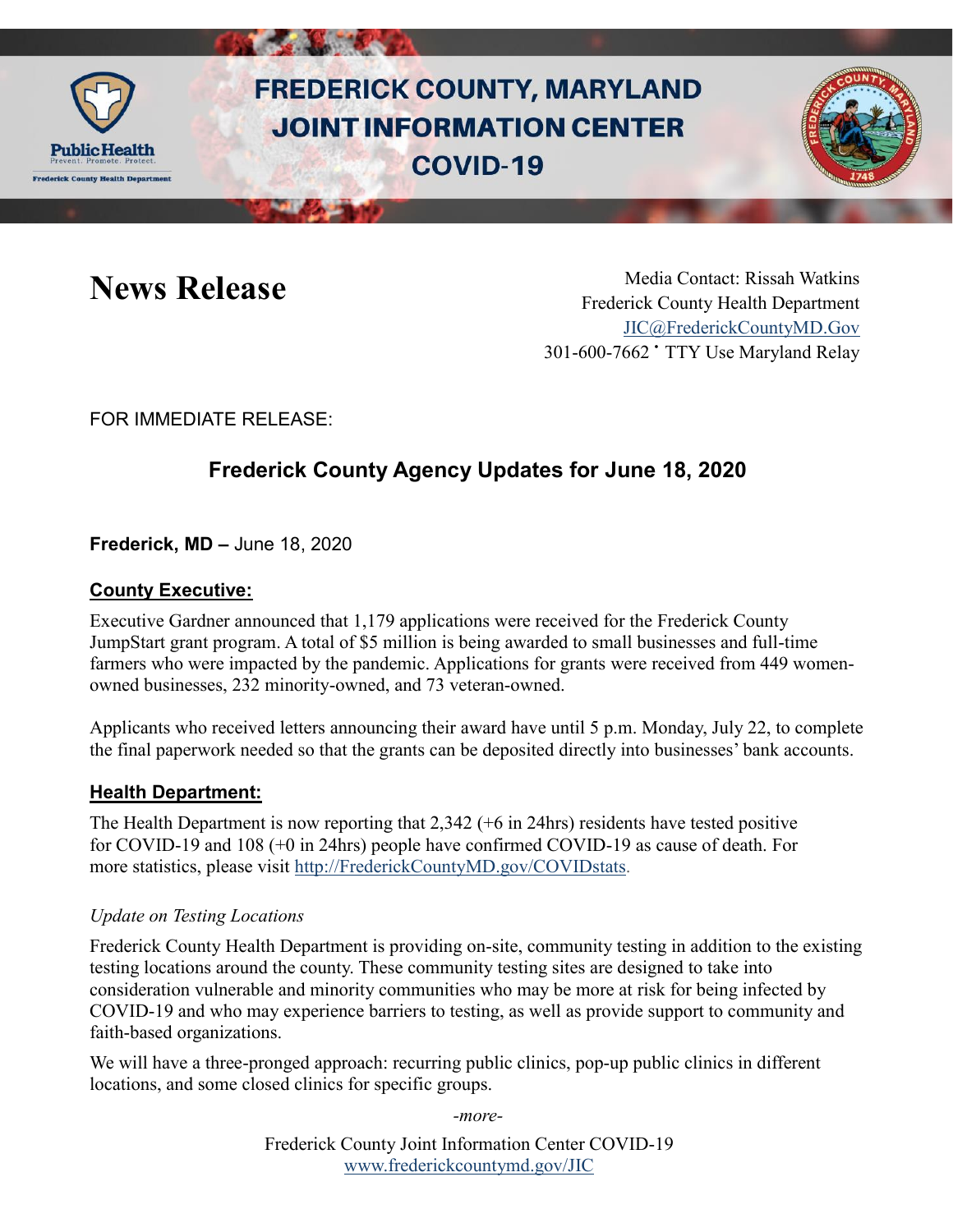

#### **Page 2/JIC**

Recurring public clinics will be scheduled in Brunswick on Thursdays from 5-7pm and Thurmont on Fridays 5-7pm. Other locations are coming soon and will be announced as they are scheduled.

If you are interested in hosting a testing clinic for your community group, please send an email to [dhaskin@frederickcountymd.gov](mailto:dhaskin@frederickcountymd.gov) with the following:

- What population would be coming to your testing clinic?
- How many people do you expect to attend?
- Will your on-site clinic be open to the public? If so, is parking/public transportation nearby?
- What day and hours are you requesting?

Our goal is to provide the exam for persons who are unable to use the drive-thru testing sites or have other challenges to testing. We will try to accommodate as many requests as we are able.

#### **JIC:**

A message from Maryland Department of Health's Office of Faith Based and Community Partnerships:

Dear Faith and Community Partners: As you plan your re-opening processes, resources are available to support those efforts. The Center for Faith and Opportunity Initiatives Partnership Center is supporting HHS and FEMA's efforts to [make face coverings widely available in order to limit the spread of COVID-](https://www.dropbox.com/s/mpot5d61t3dc895/Face%20Covering%20Information%20Sheet_12%20June2020.pdf?dl=0)[19.](https://www.dropbox.com/s/mpot5d61t3dc895/Face%20Covering%20Information%20Sheet_12%20June2020.pdf?dl=0) The face coverings, produced and delivered in partnership with USPS and the National Council of Textile Organizations, are being made available to community-based organizations **at no cost** (and while supplies last). Please [click here](https://www.dropbox.com/s/mpot5d61t3dc895/Face%20Covering%20Information%20Sheet_12%20June2020.pdf?dl=0) for information on the face coverings and how to order.

A few things to note:

- Face coverings are 100% Cotton Jersey, bind around face and ears, and are treated with a 0.5% OWG Agion AMB-10 Antimicrobial (contains silver and copper, which will help to prevent the growth of viruses and germs. Washable up to 15 times). Adult One-size fits all.
- They **do not replace the N95 face mask** used in healthcare settings and should not be used when caring for those with COVID-19. They are intended to expand the community's capacity to limit the spread of COVID-19.
- The face coverings come in cartons of **500 masks per carton**. (Minimum order is one carton) Larger orders may be expedited more quickly.
- They are not to be sold and are to be used within US States/Territories/Tribal Nations.
- Delivery locations must be [USPS](https://www.usps.com/) deliverable addresses.
- Allow 10-15 days to process your order. Shipments will vary in arrival time. Please be patient.
- See also the CDC's [Information About Your Cloth Face Covering](https://www.cdc.gov/coronavirus/2019-ncov/downloads/fs-Important-information-cloth-face-covering.pdf) as a user guide.

*-more-*